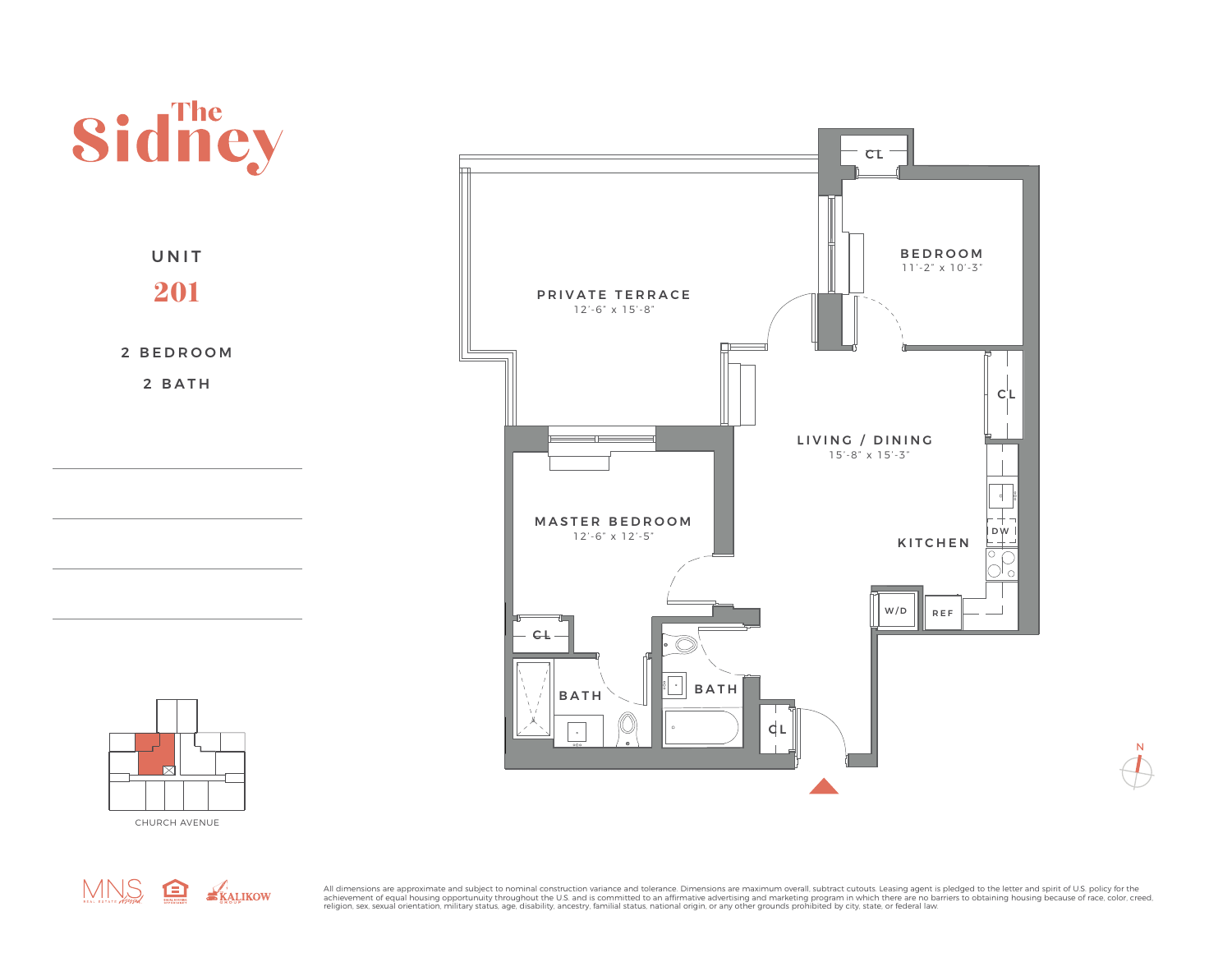



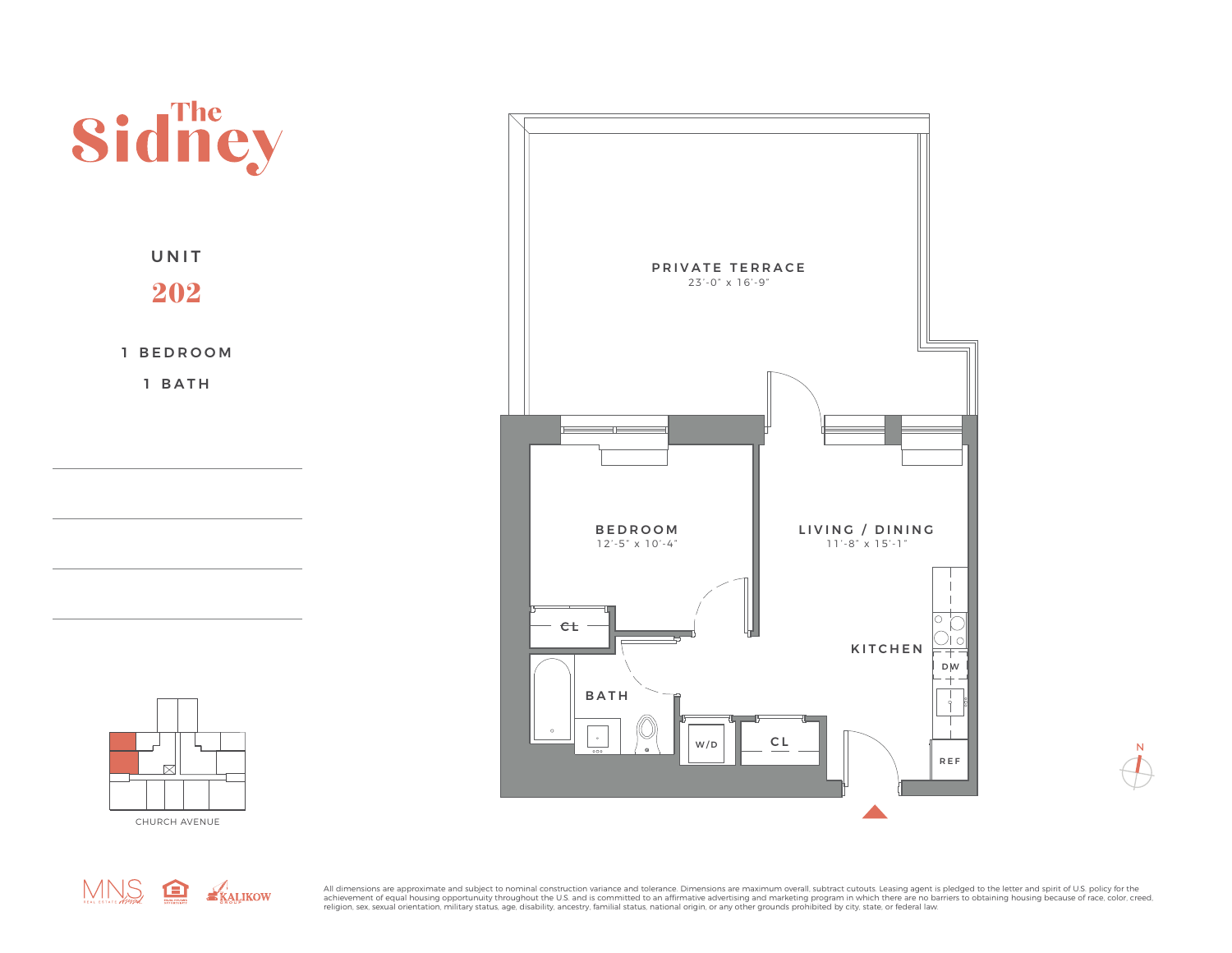

UNIT 203 / 303 / 403 503 / 603

2 BEDROOM

2 BATH









All dimensions are approximate and subject to nominal construction variance and tolerance. Dimensions are maximum overall, subtract cutouts. Leasing agent is pledged to the letter and spirit of U.S. policy for the achievement of equal housing opportunuity throughout the U.S. and is committed to an affirmative advertising and marketing program in which there are no barriers to obtaining housing because of race, color, creed,<br>religion

 ${\mathsf N}$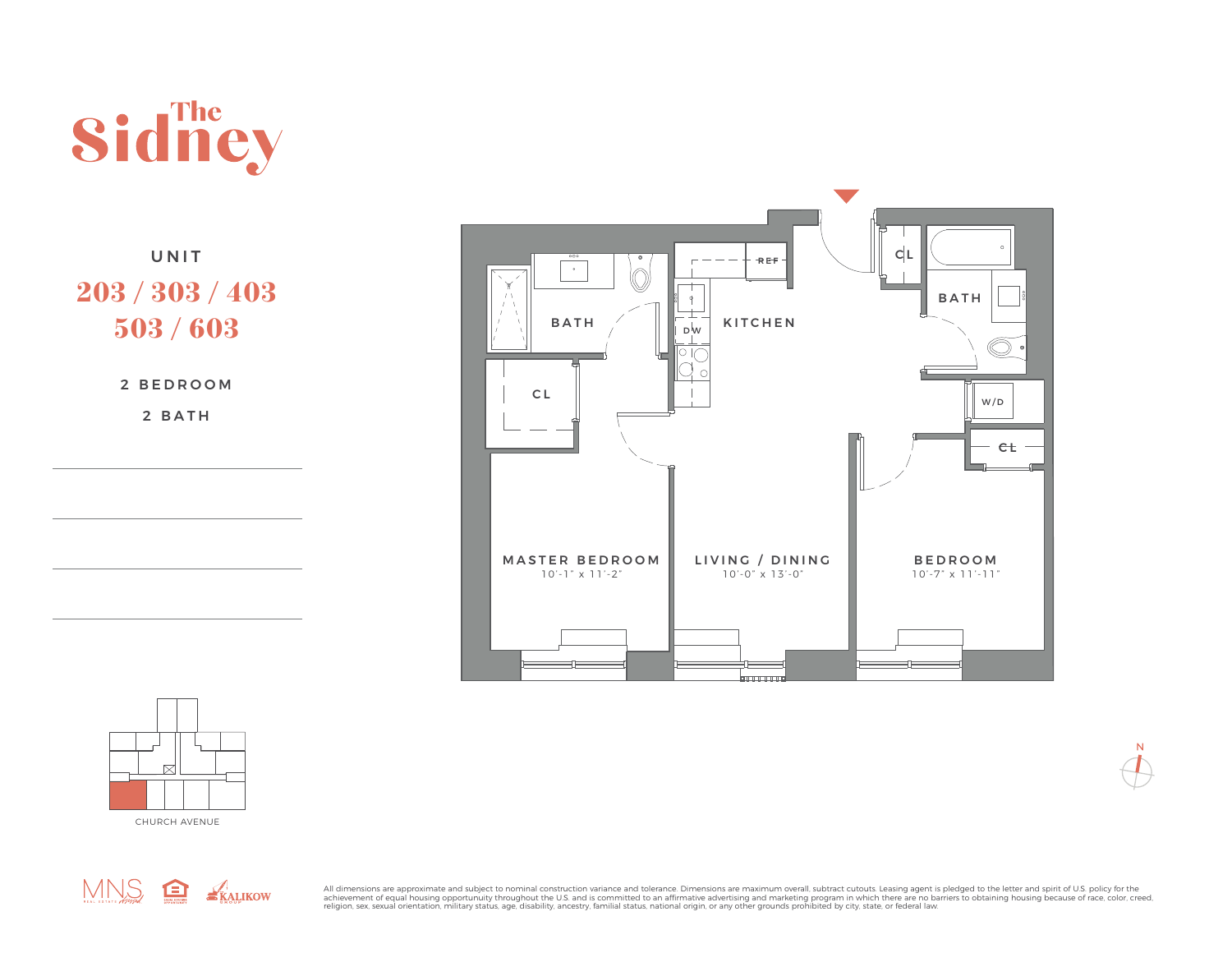

 ${\sf N}$ 



CHURCH AVENUE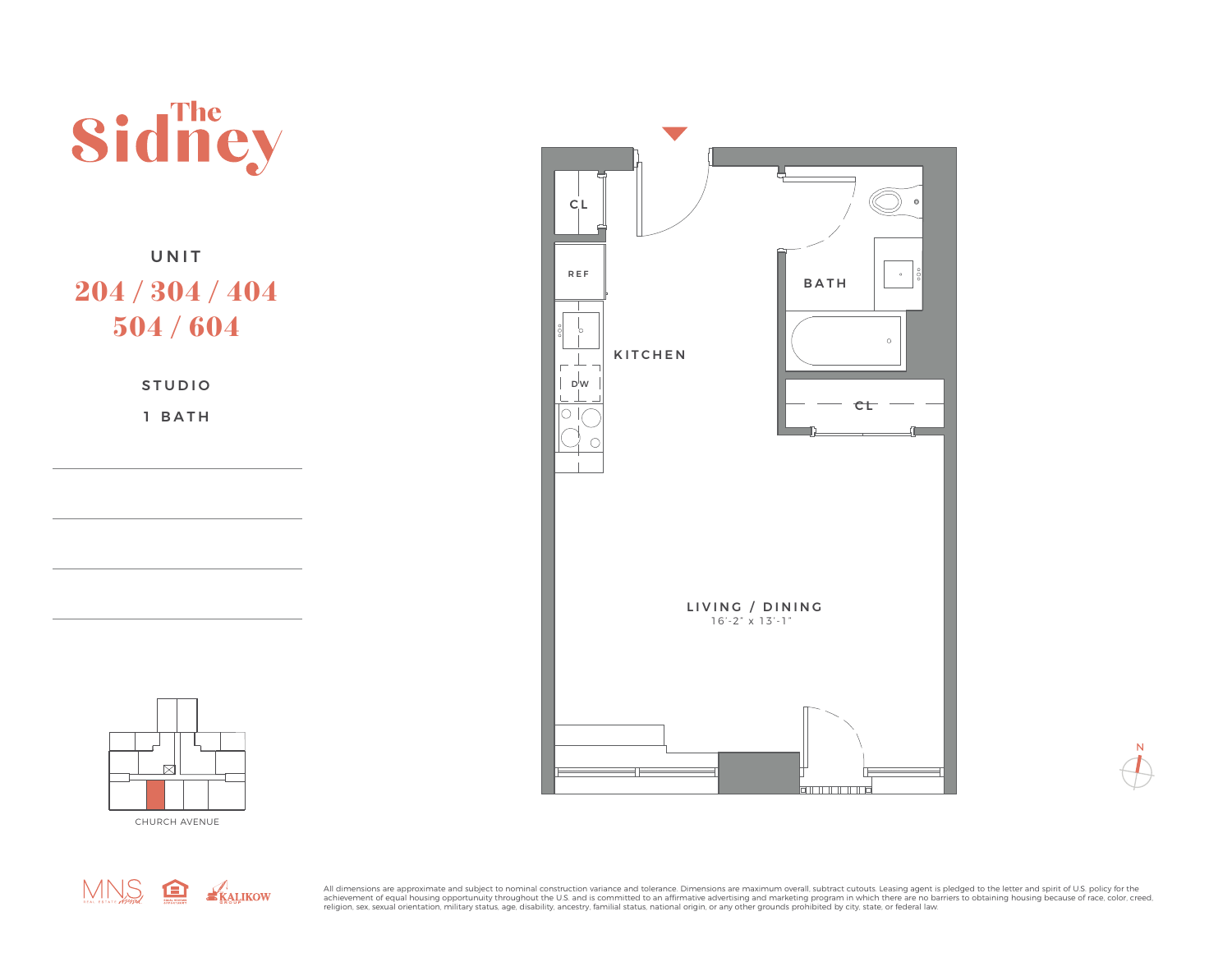





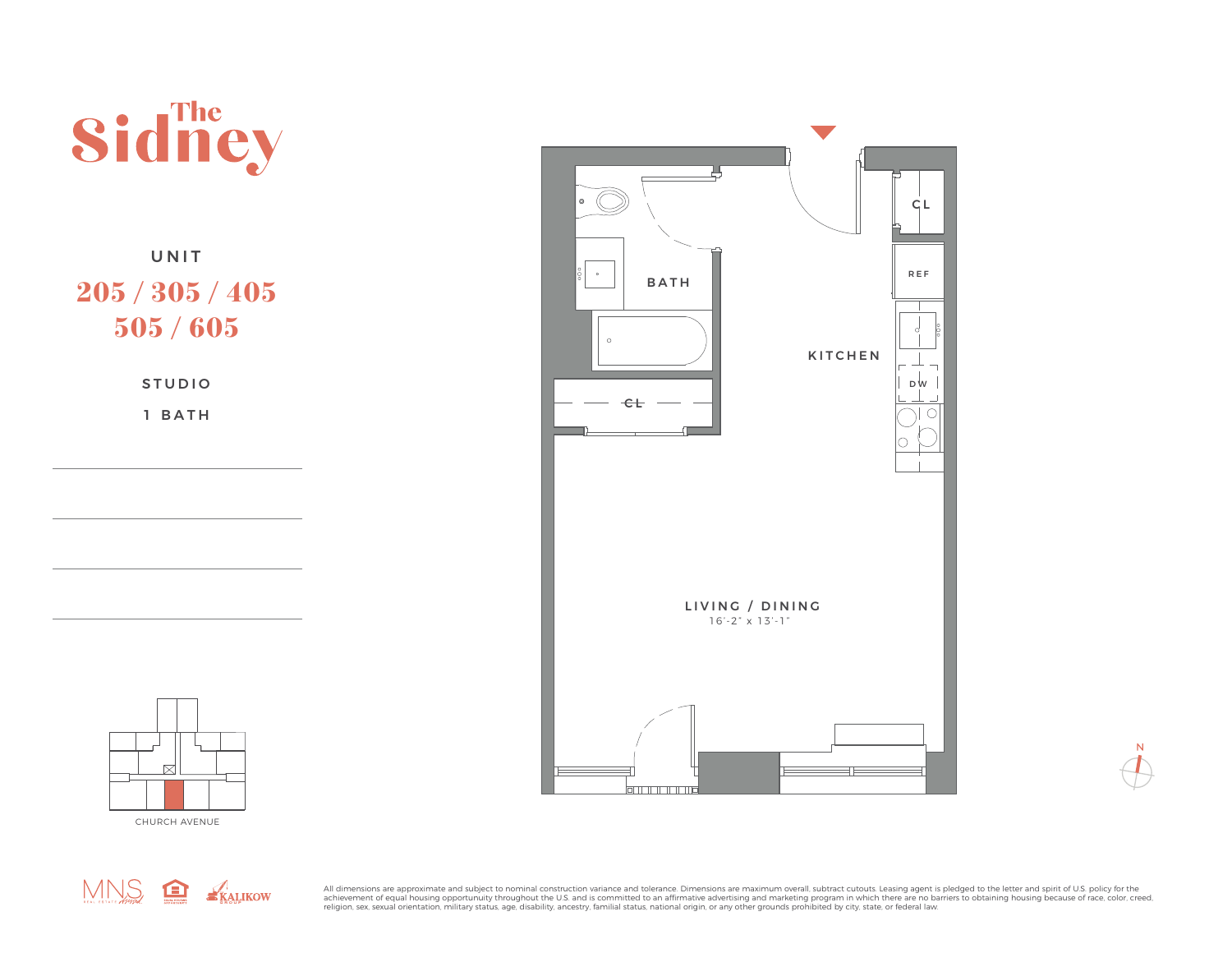

## UNIT 206 / 306 / 406 506 / 606

1 BEDROOM

1 BATH





CHURCH AVENUE



All dimensions are approximate and subject to nominal construction variance and tolerance. Dimensions are maximum overall, subtract cutouts. Leasing agent is pledged to the letter and spirit of U.S. policy for the achievement of equal housing opportunuity throughout the U.S. and is committed to an affirmative advertising and marketing program in which there are no barriers to obtaining housing because of race, color, creed,<br>religion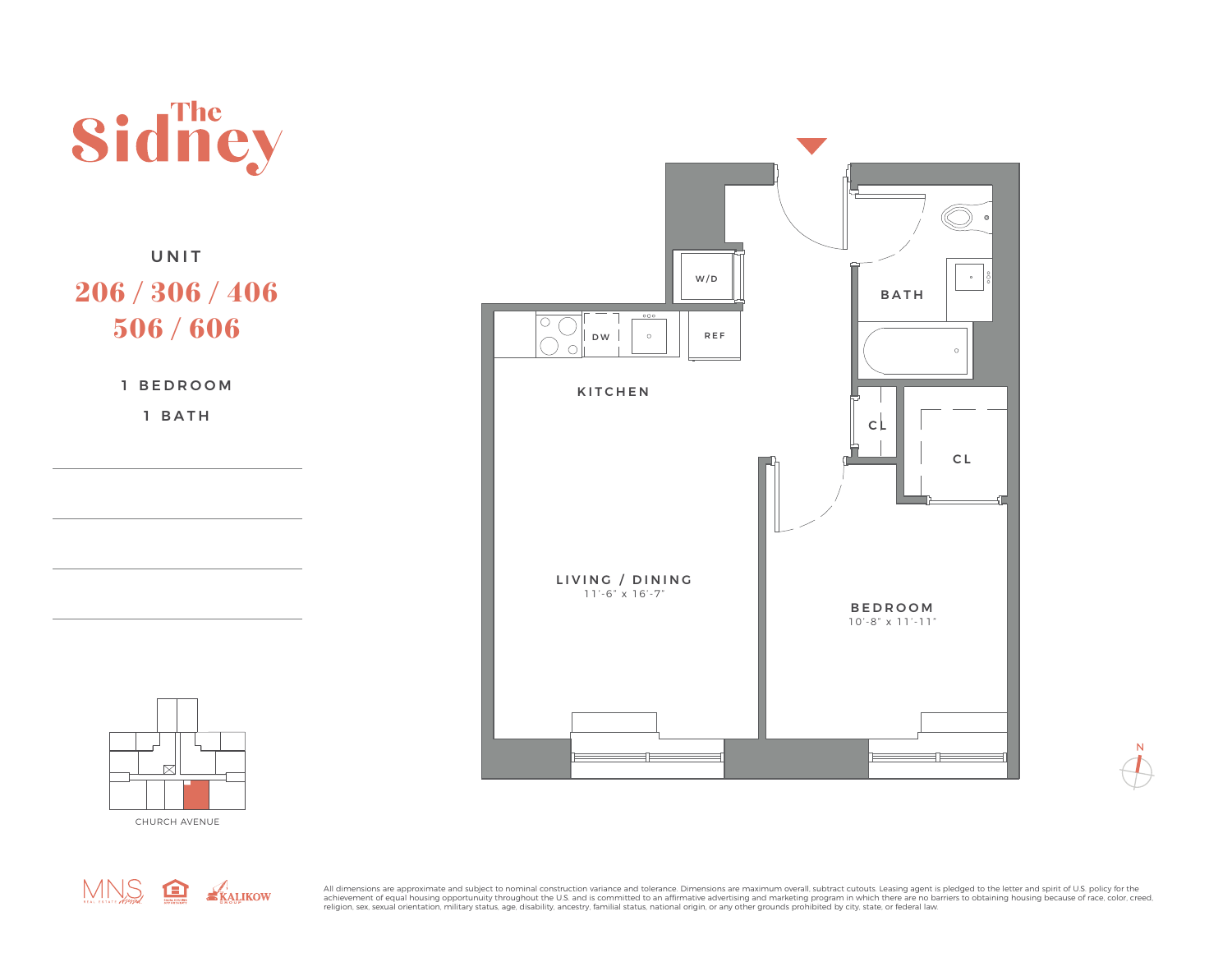

UNIT 207 / 307 / 407 507 / 607

2 BEDROOM

2 BATH





CHURCH AVENUE



All dimensions are approximate and subject to nominal construction variance and tolerance. Dimensions are maximum overall, subtract cutouts. Leasing agent is pledged to the letter and spirit of U.S. policy for the achievement of equal housing opportunuity throughout the U.S. and is committed to an affirmative advertising and marketing program in which there are no barriers to obtaining housing because of race, color, creed,<br>religion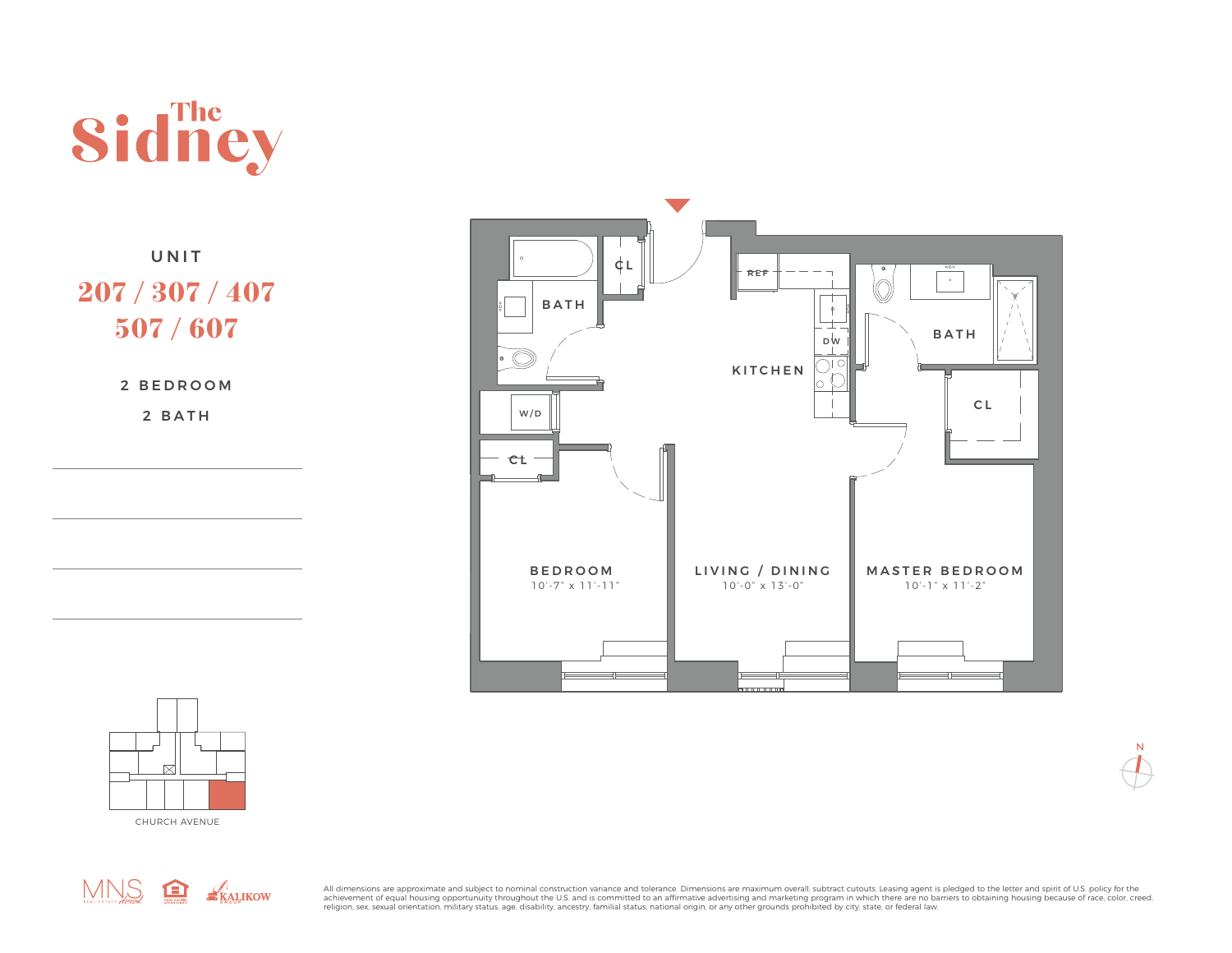





CHURCH AVENUE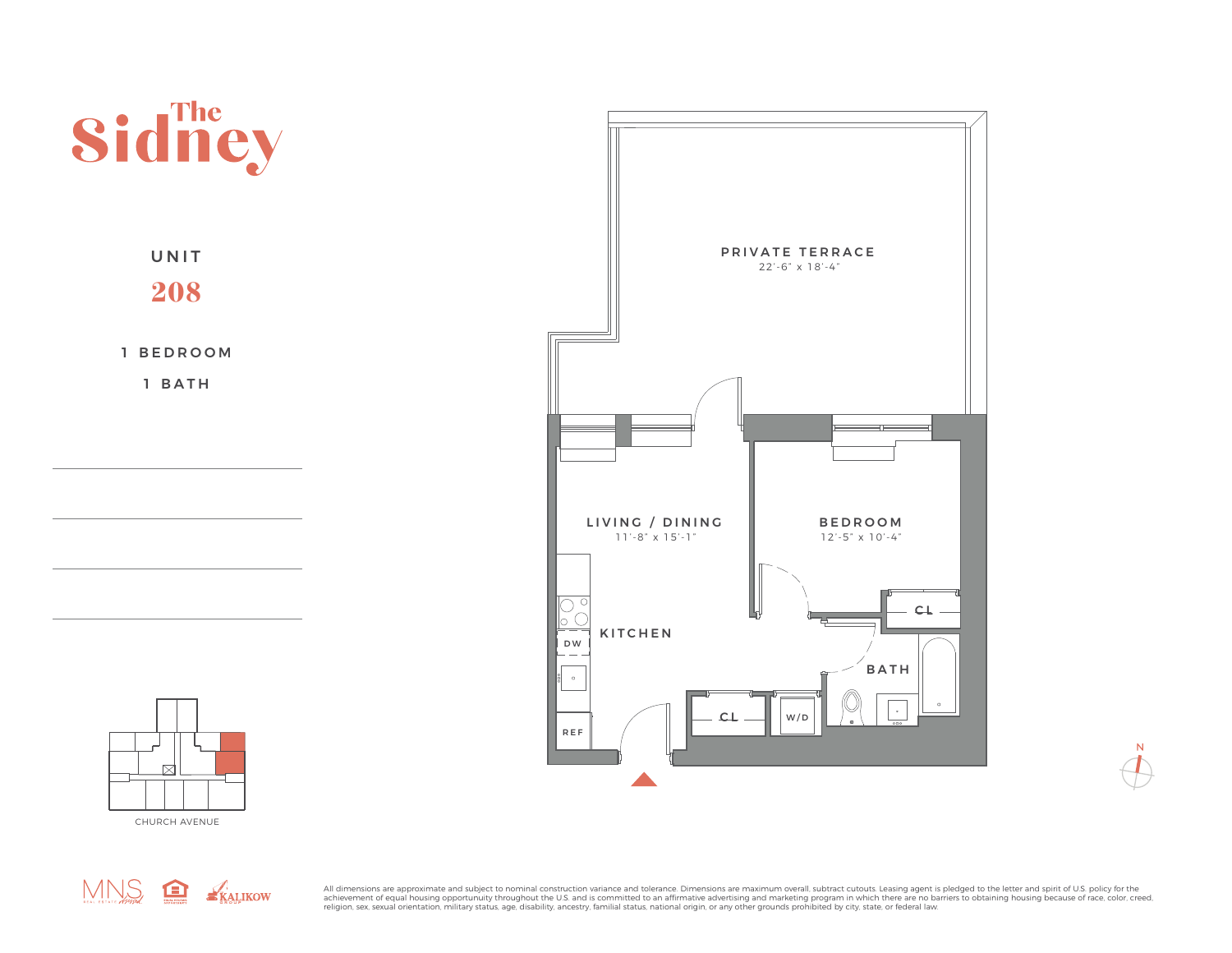





 $\mathsf N$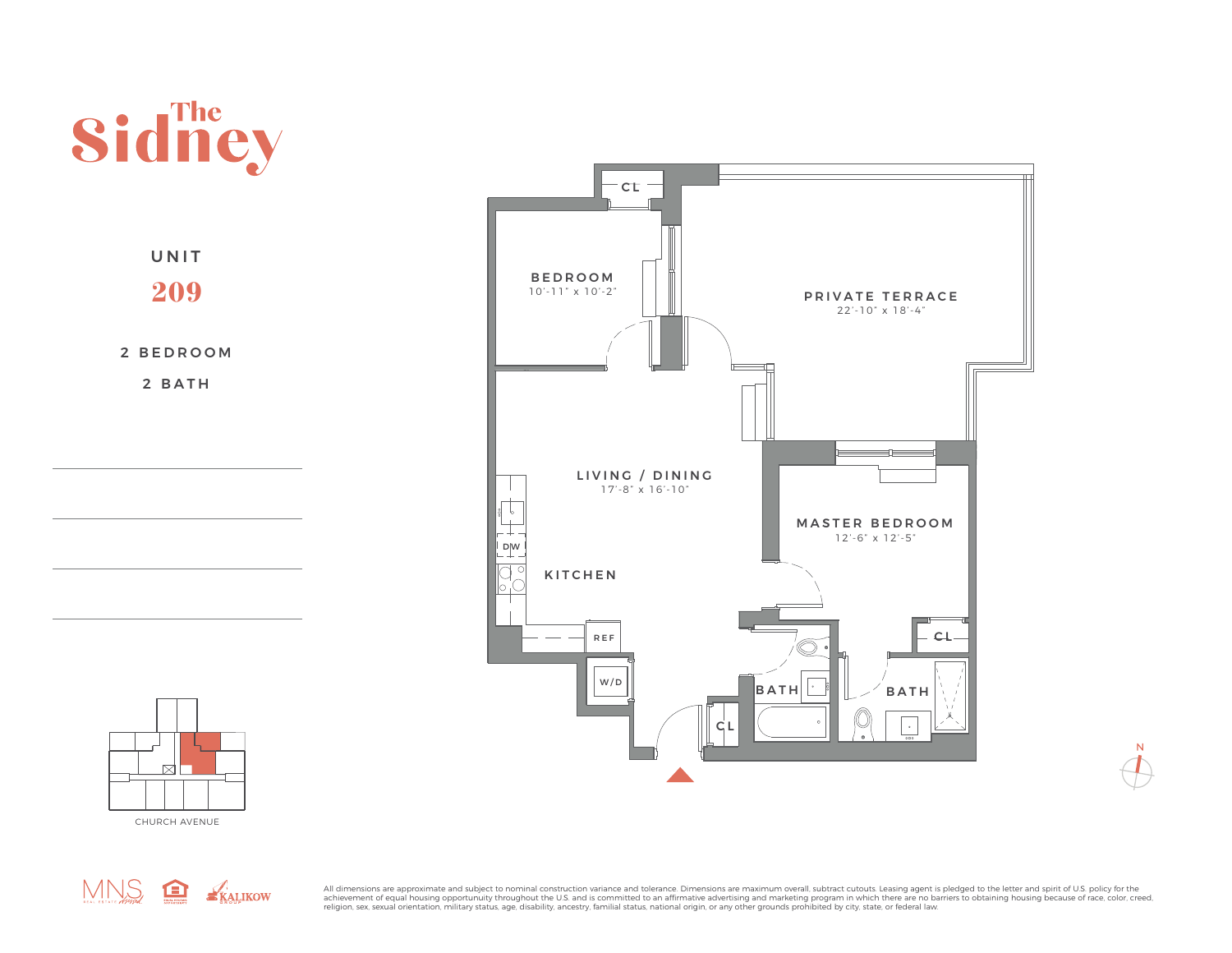

UNIT 210 / 310 410 / 510

1 BEDROOM

1 BATH







All dimensions are approximate and subject to nominal construction variance and tolerance. Dimensions are maximum overall, subtract cutouts. Leasing agent is pledged to the letter and spirit of U.S. policy for the achievement of equal housing opportunuity throughout the U.S. and is committed to an affirmative advertising and marketing program in which there are no barriers to obtaining housing because of race, color, creed,<br>religion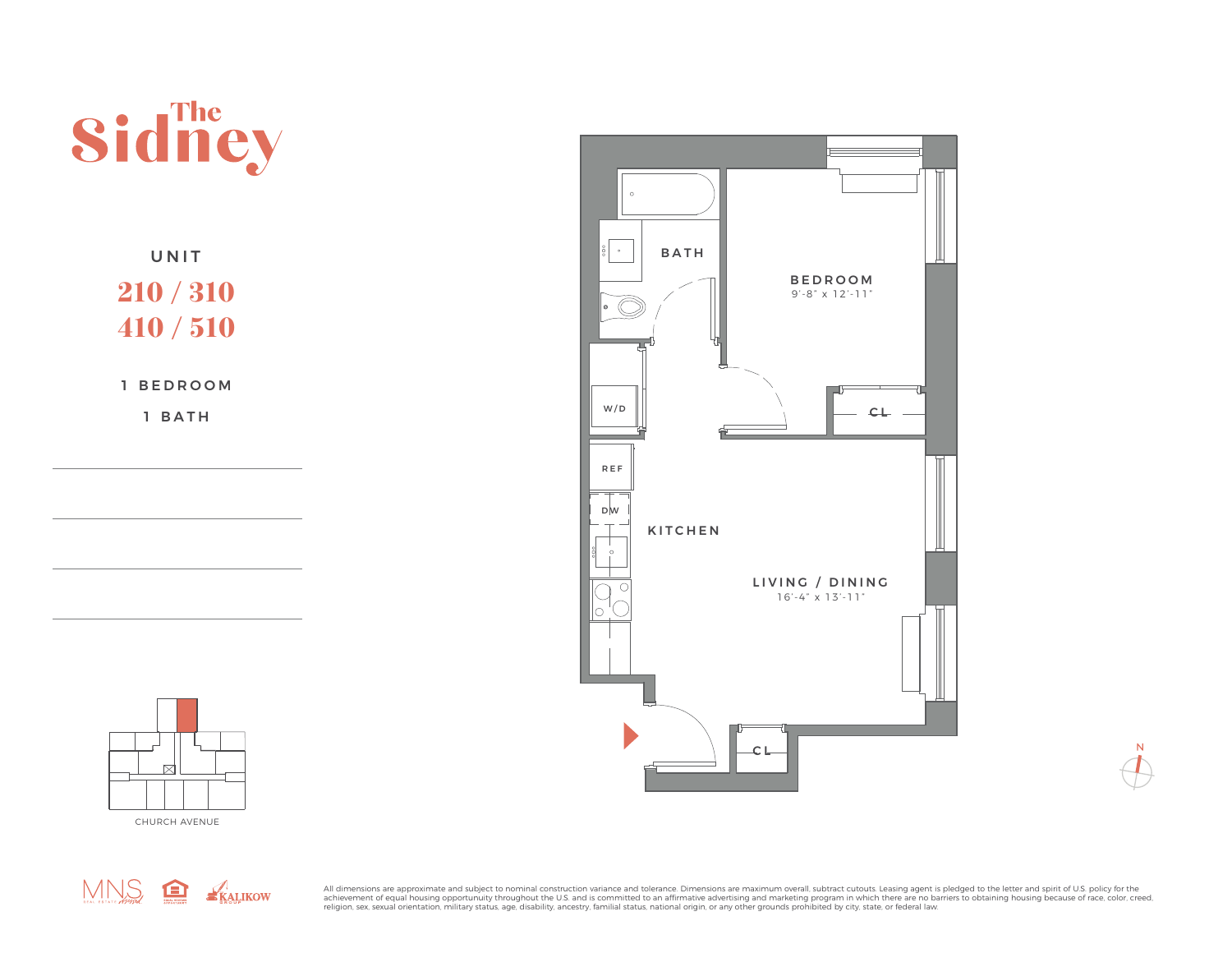





MNS REALIKOW

All dimensions are approximate and subject to nominal construction variance and tolerance. Dimensions are maximum overall, subtract cutouts. Leasing agent is pledged to the letter and spirit of U.S. policy for the achievement of equal housing opportunuity throughout the U.S. and is committed to an affirmative advertising and marketing program in which there are no barriers to obtaining housing because of race, color, creed,<br>religion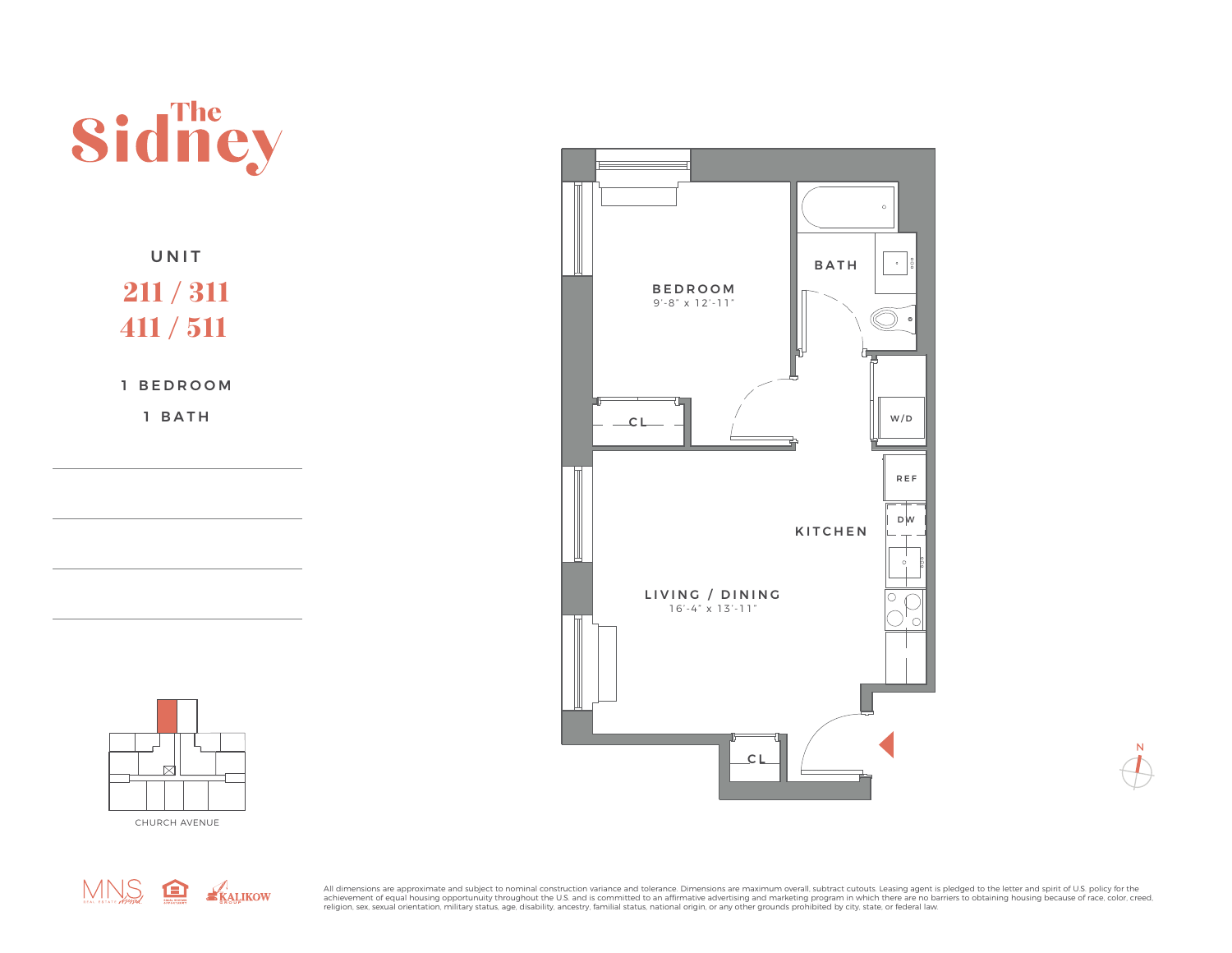

MNS RALIKOW

CHURCH AVENUE

All dimensions are approximate and subject to nominal construction variance and tolerance. Dimensions are maximum overall, subtract cutouts. Leasing agent is pledged to the letter and spirit of U.S. policy for the achievement of equal housing opportunuity throughout the U.S. and is committed to an affirmative advertising and marketing program in which there are no barriers to obtaining housing because of race, color, creed,<br>religion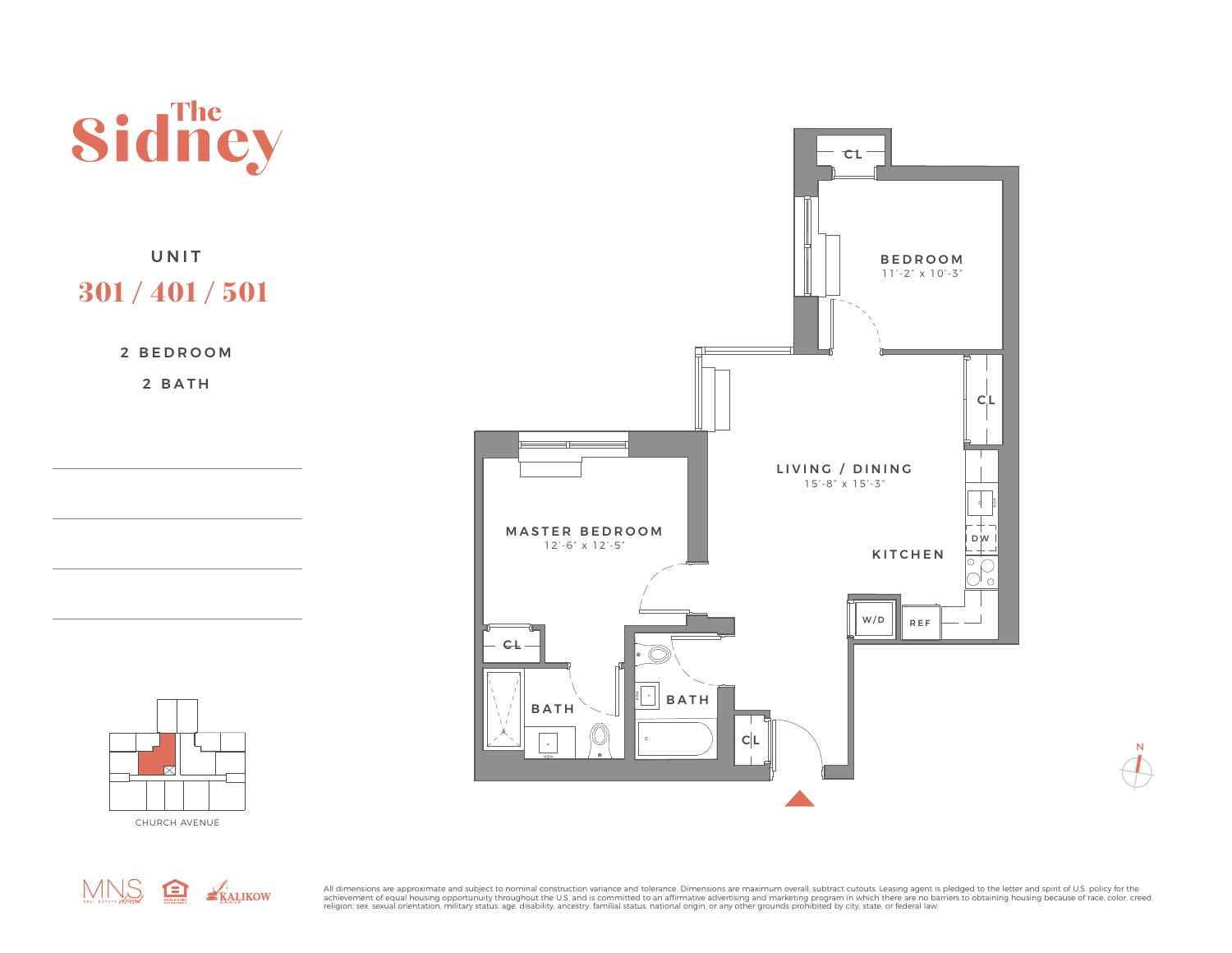

UNIT 302 / 402 / 502 602 / 702

1 BATH





 ${\sf N}$ 

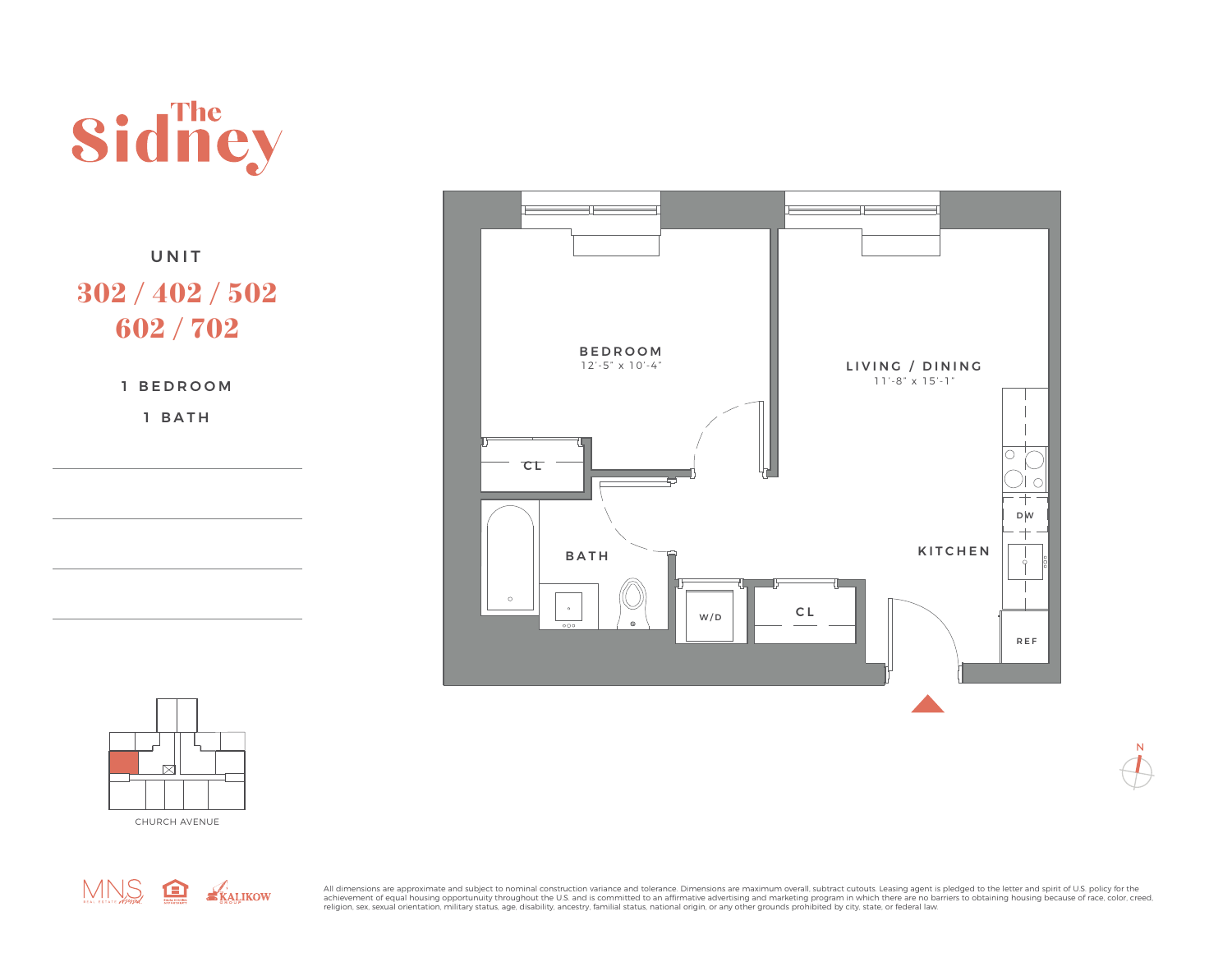

UNIT 308 / 408 508 / 608

1 BEDROOM

1 BATH



 ${\sf N}$ 



MNS <del>Q</del> KALIKOW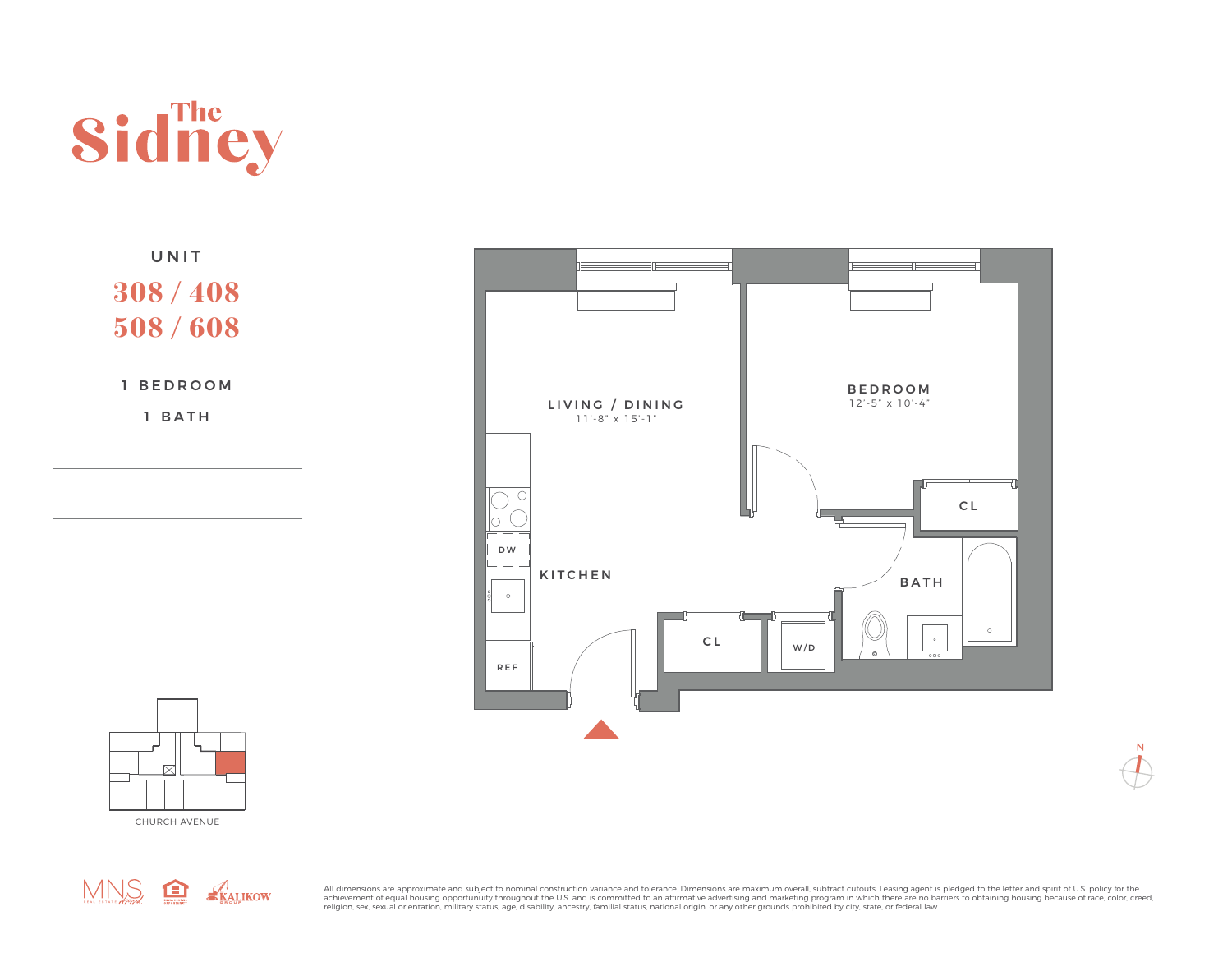

 ${\bf N}$ 



CHURCH AVENUE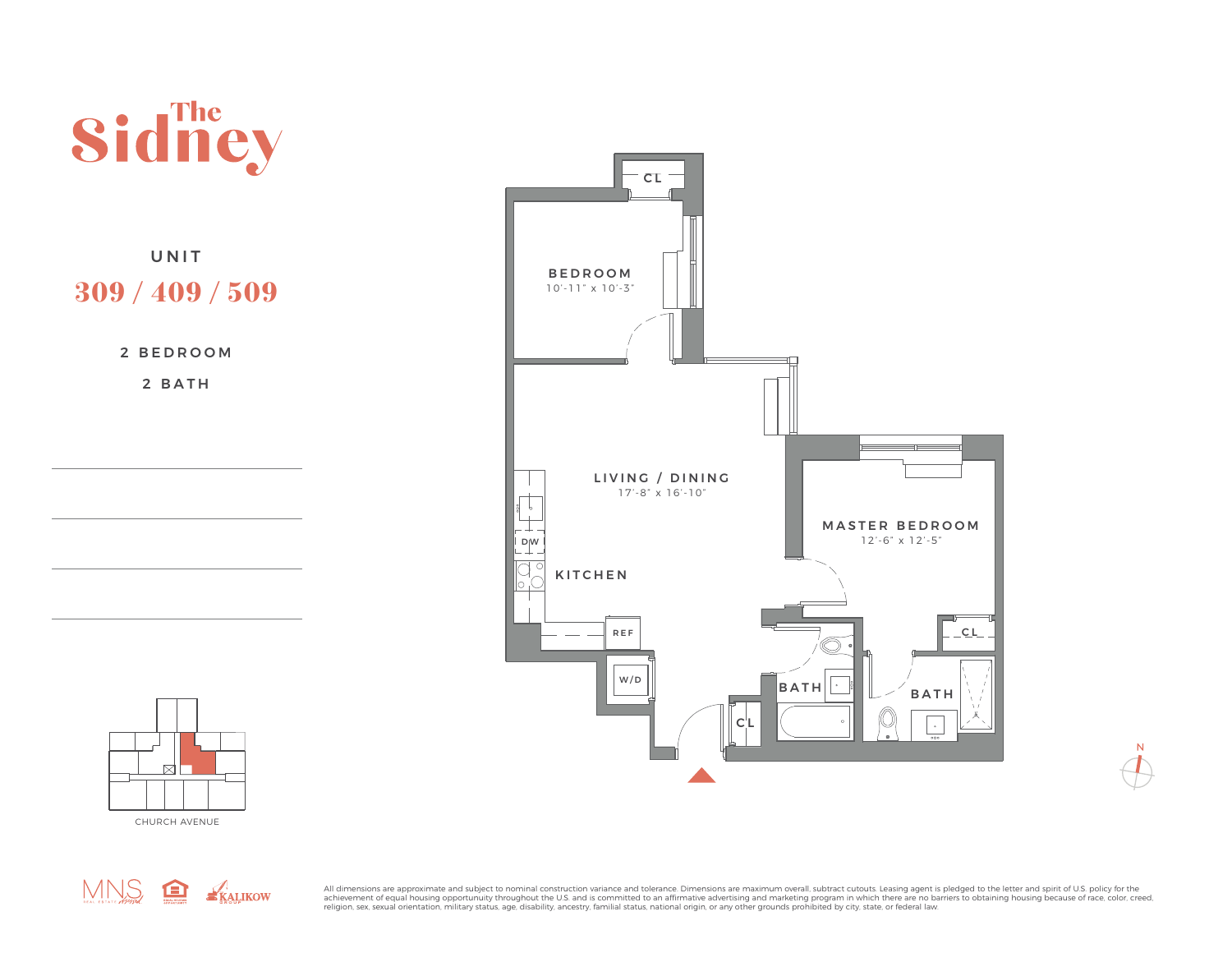







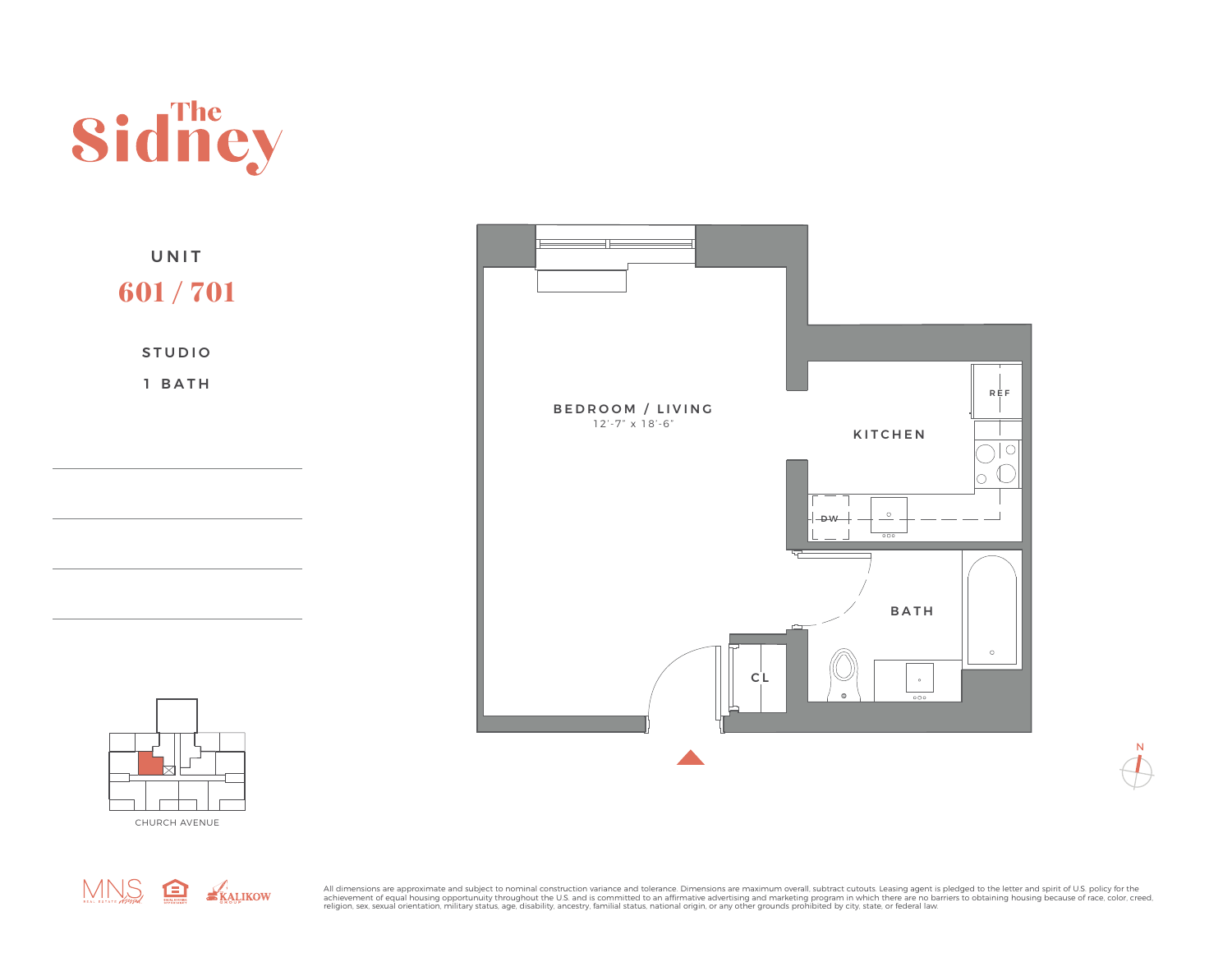

UNIT 609

STUDIO 1 BATH





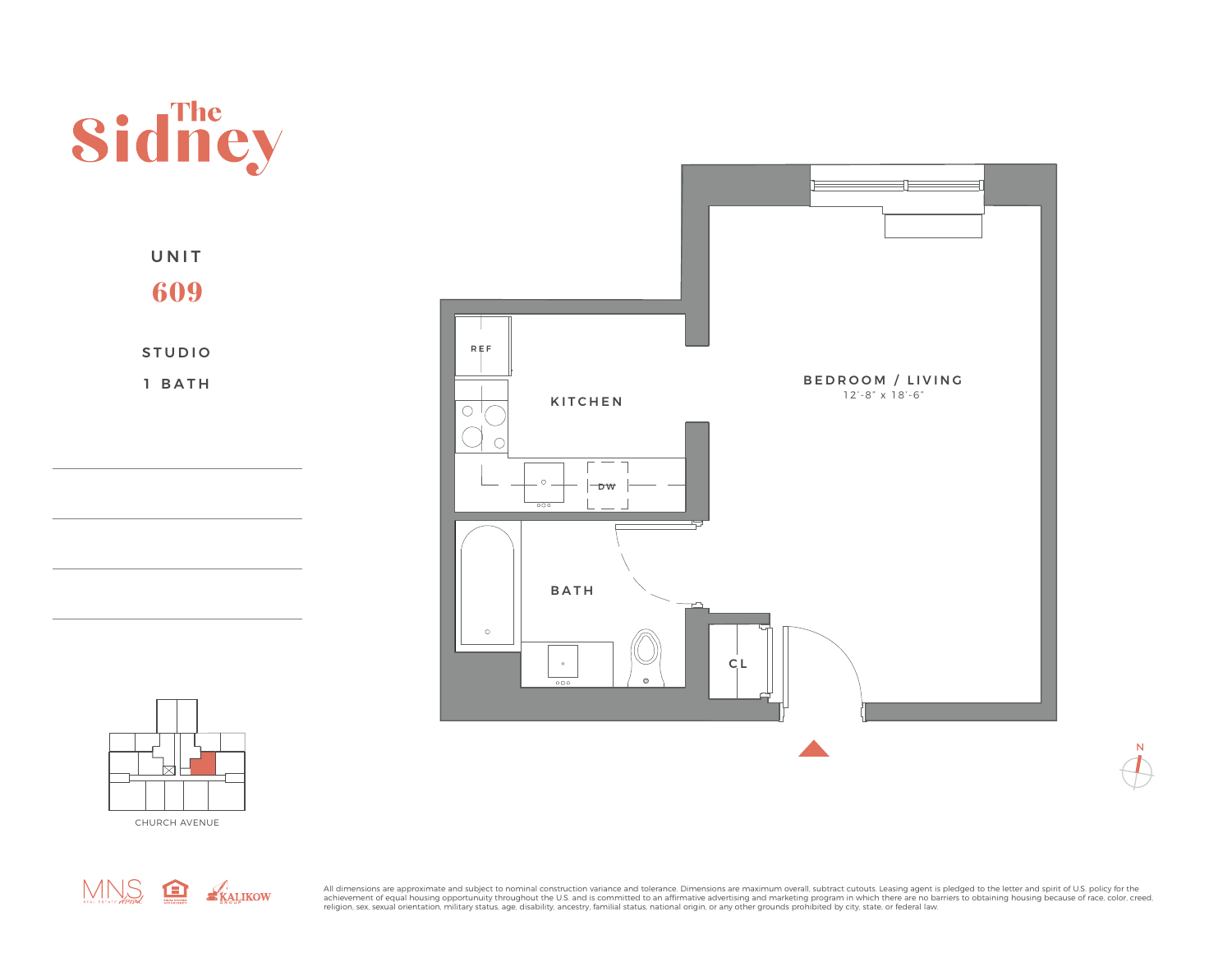

MNS REALIKOW

All dimensions are approximate and subject to nominal construction variance and tolerance. Dimensions are maximum overall, subtract cutouts. Leasing agent is pledged to the letter and spirit of U.S. policy for the achievement of equal housing opportunuity throughout the U.S. and is committed to an affirmative advertising and marketing program in which there are no barriers to obtaining housing because of race, color, creed,<br>religion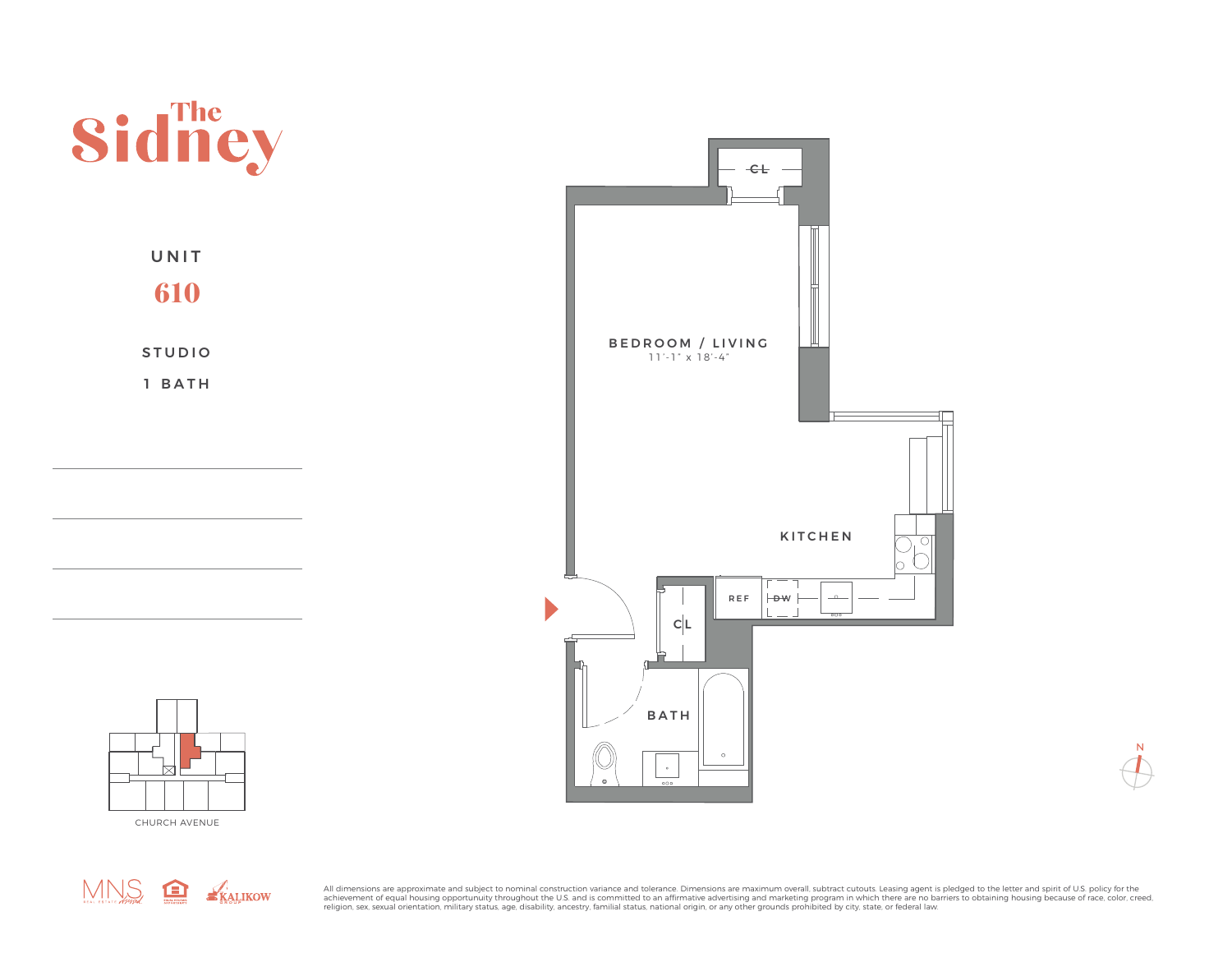





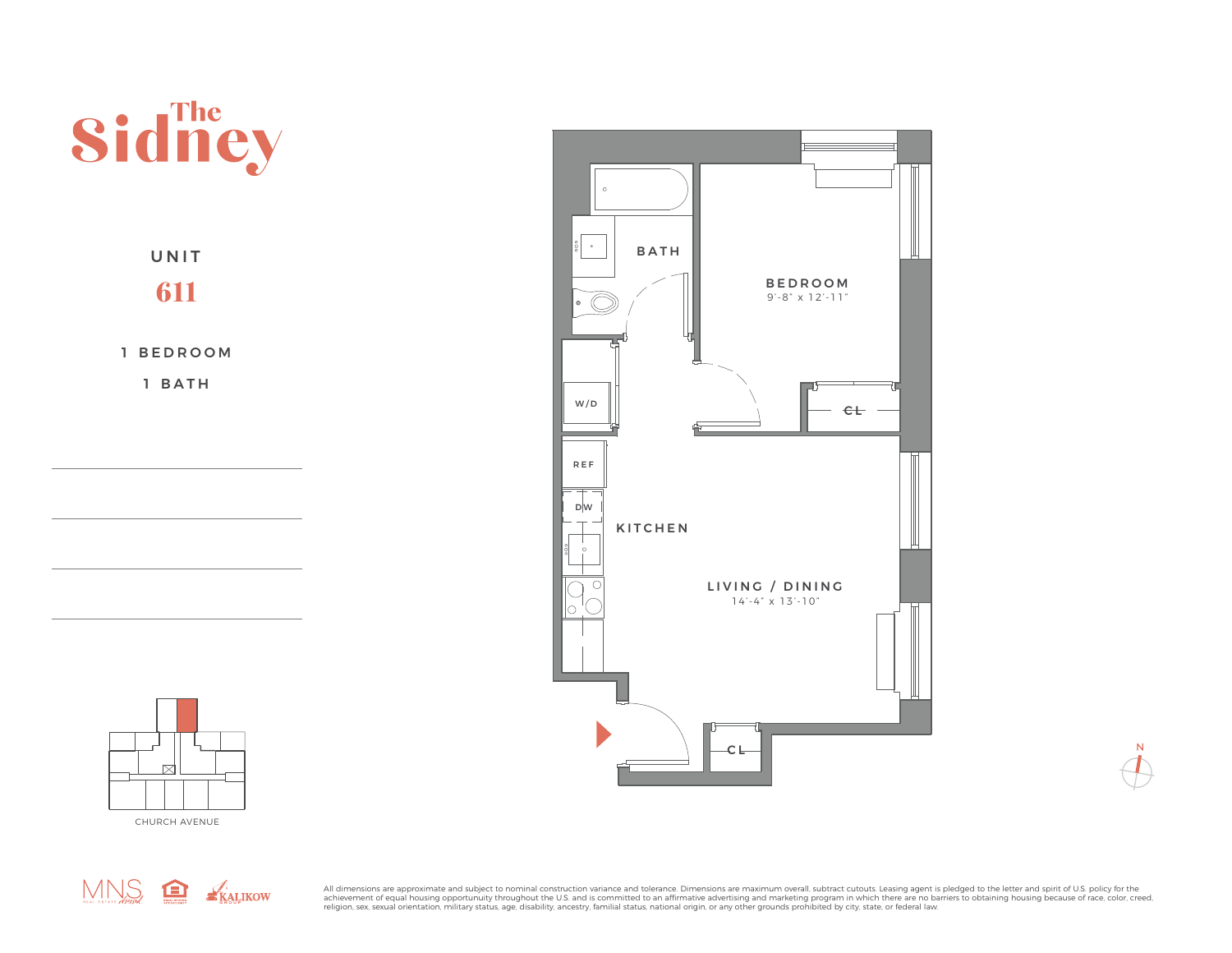





MNS REALIKOW

All dimensions are approximate and subject to nominal construction variance and tolerance. Dimensions are maximum overall, subtract cutouts. Leasing agent is pledged to the letter and spirit of U.S. policy for the achievement of equal housing opportunuity throughout the U.S. and is committed to an affirmative advertising and marketing program in which there are no barriers to obtaining housing because of race, color, creed,<br>religion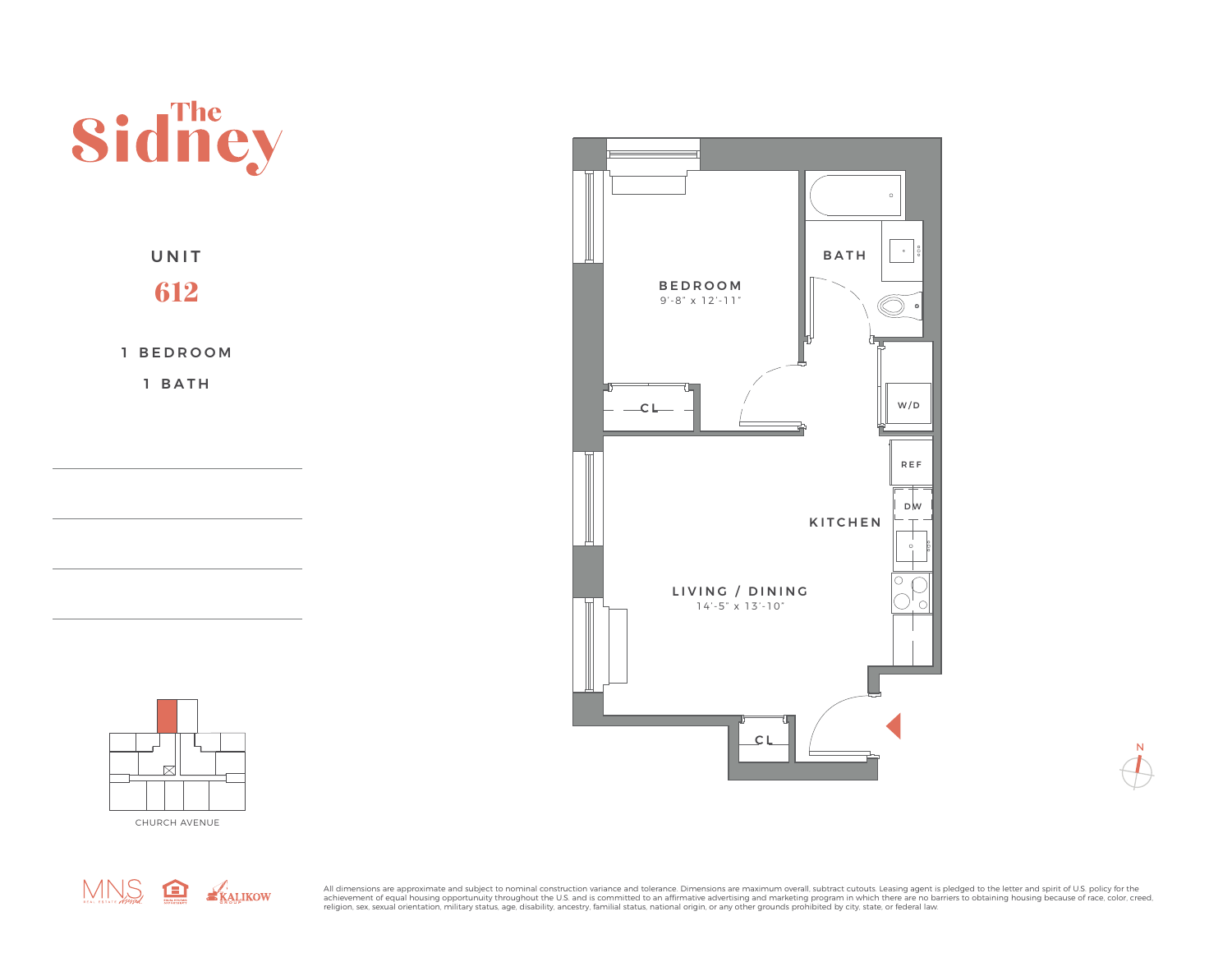





CHURCH AVENUE

All dimensions are approximate and subject to nominal construction variance and tolerance. Dimensions are maximum overall, subtract cutouts. Leasing agent is pledged to the letter and spirit of U.S. policy for the achievement of equal housing opportunuity throughout the U.S. and is committed to an affirmative advertising and marketing program in which there are no barriers to obtaining housing because of race, color, creed,<br>religion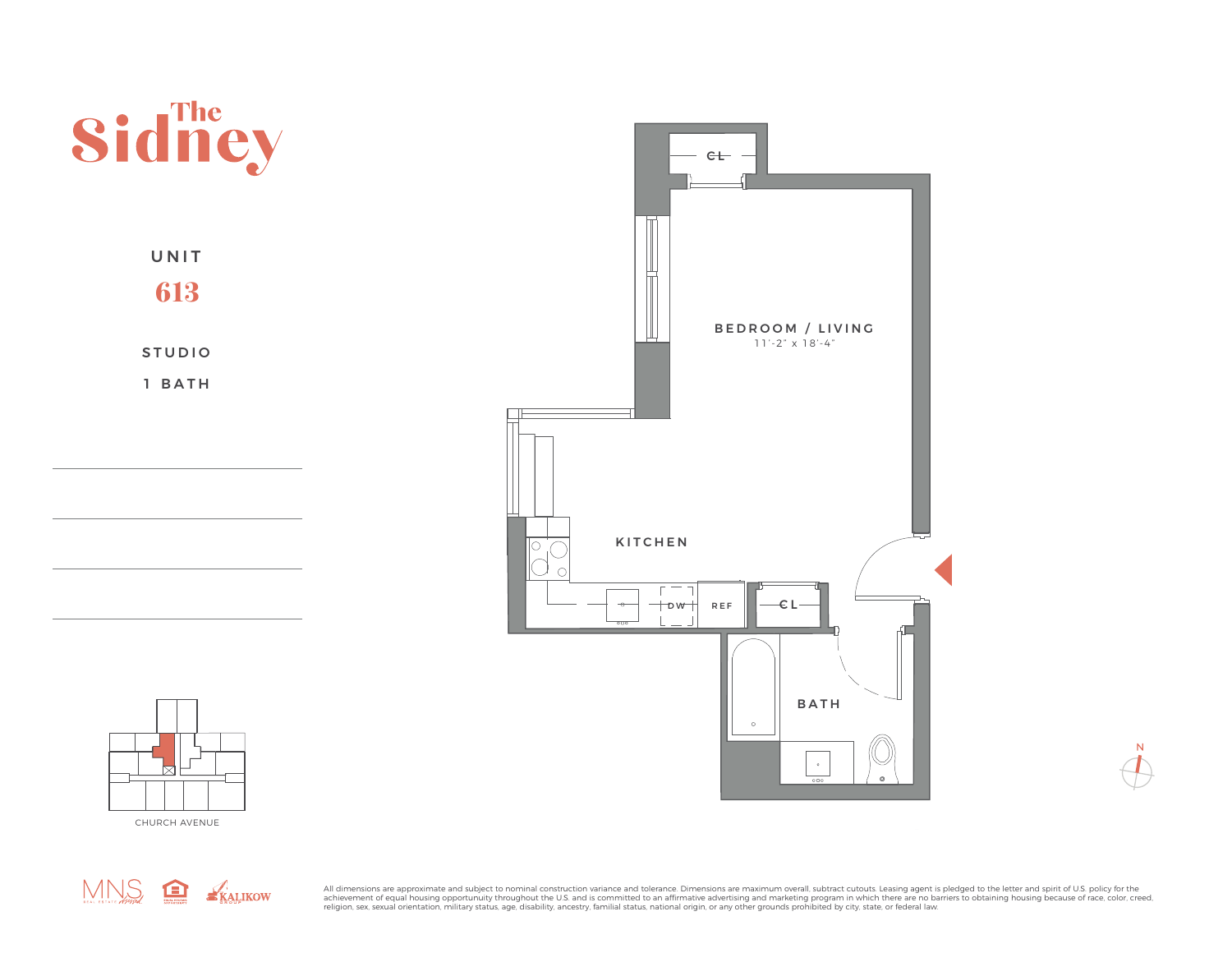



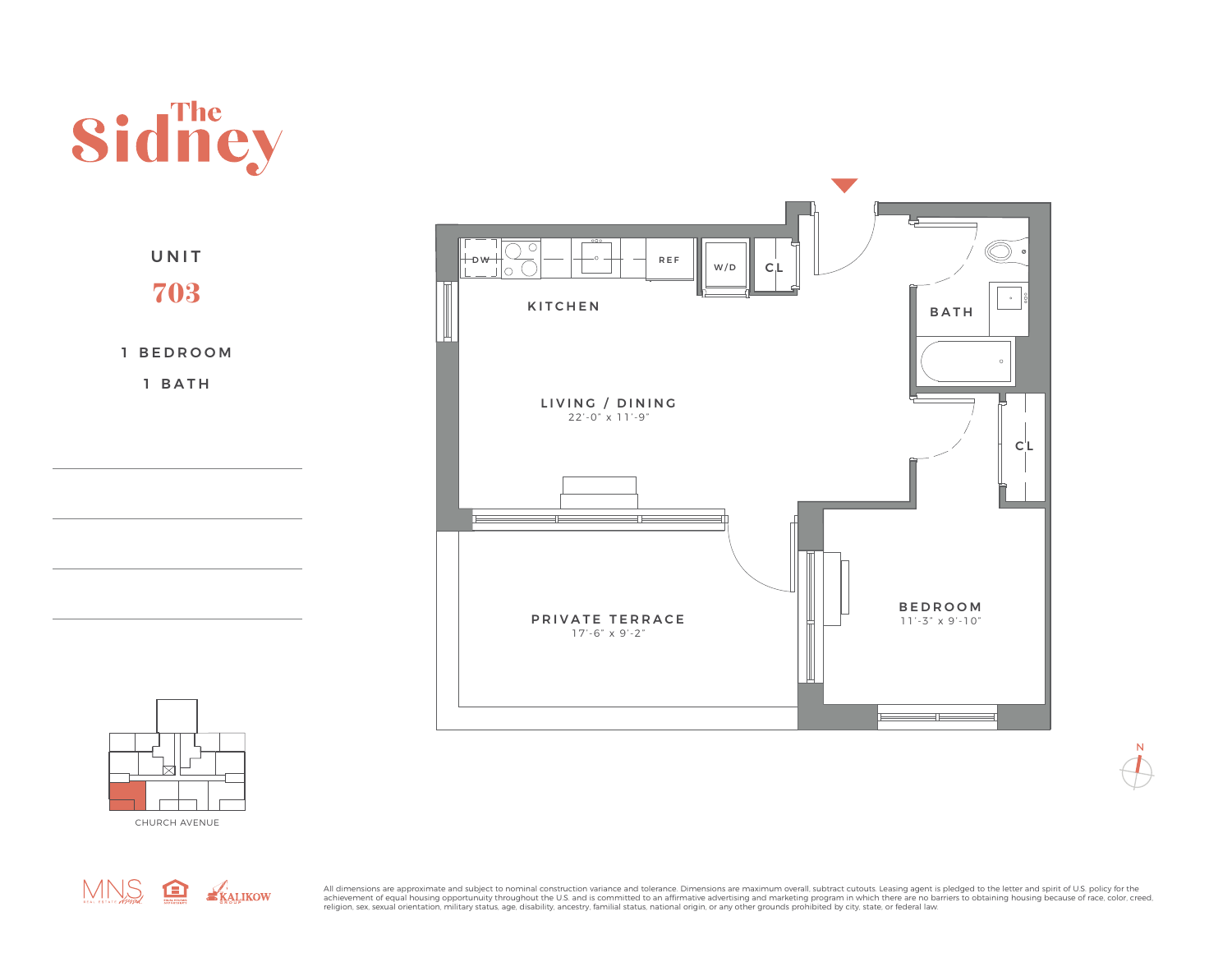





KITCHEN

 ${\sf N}$ 

 $\bigcirc$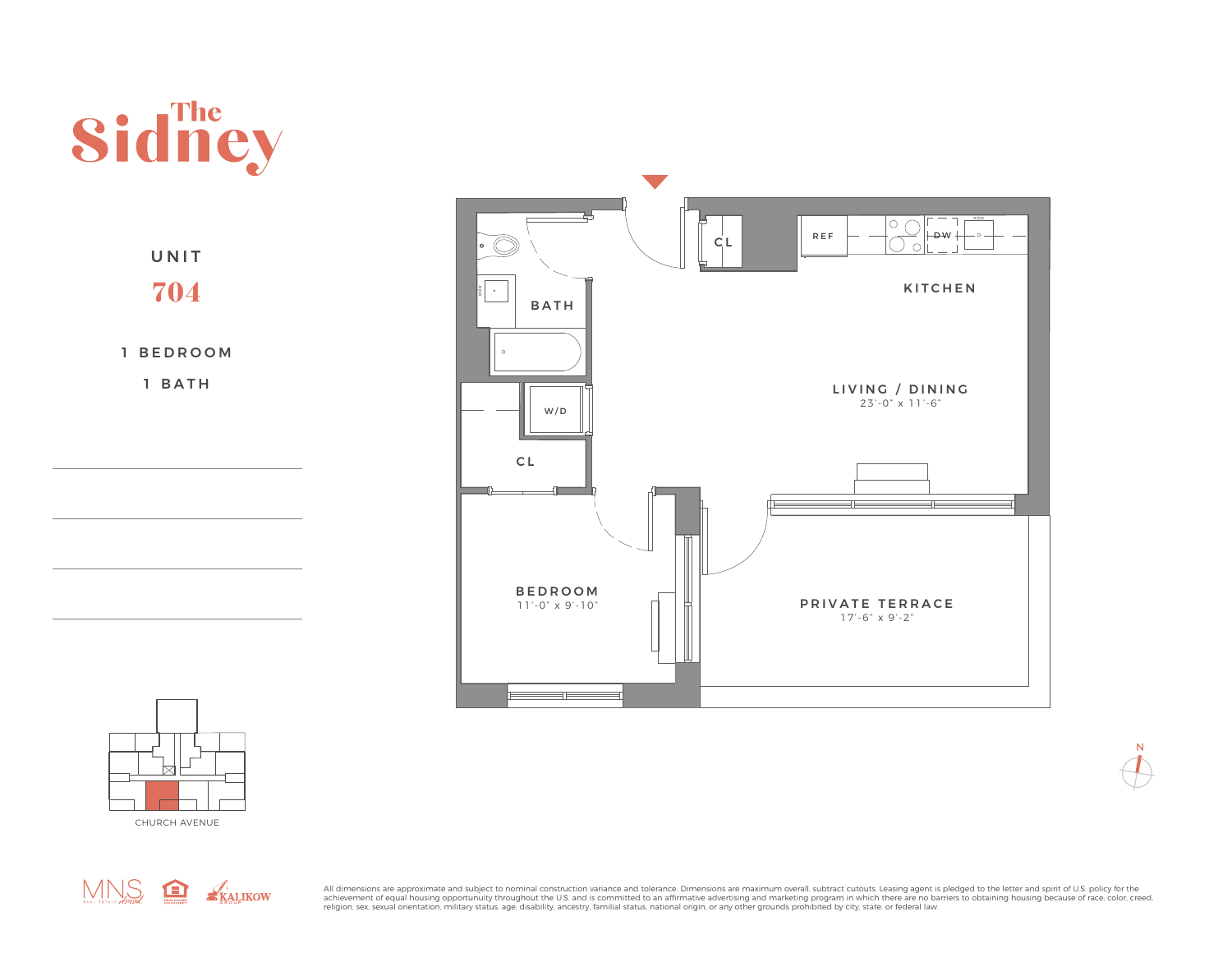



CHURCH AVENUE



All dimensions are approximate and subject to nominal construction variance and tolerance. Dimensions are maximum overall, subtract cutouts. Leasing agent is pledged to the letter and spirit of U.S. policy for the achievement of equal housing opportunuity throughout the U.S. and is committed to an affirmative advertising and marketing program in which there are no barriers to obtaining housing because of race, color, creed,<br>religion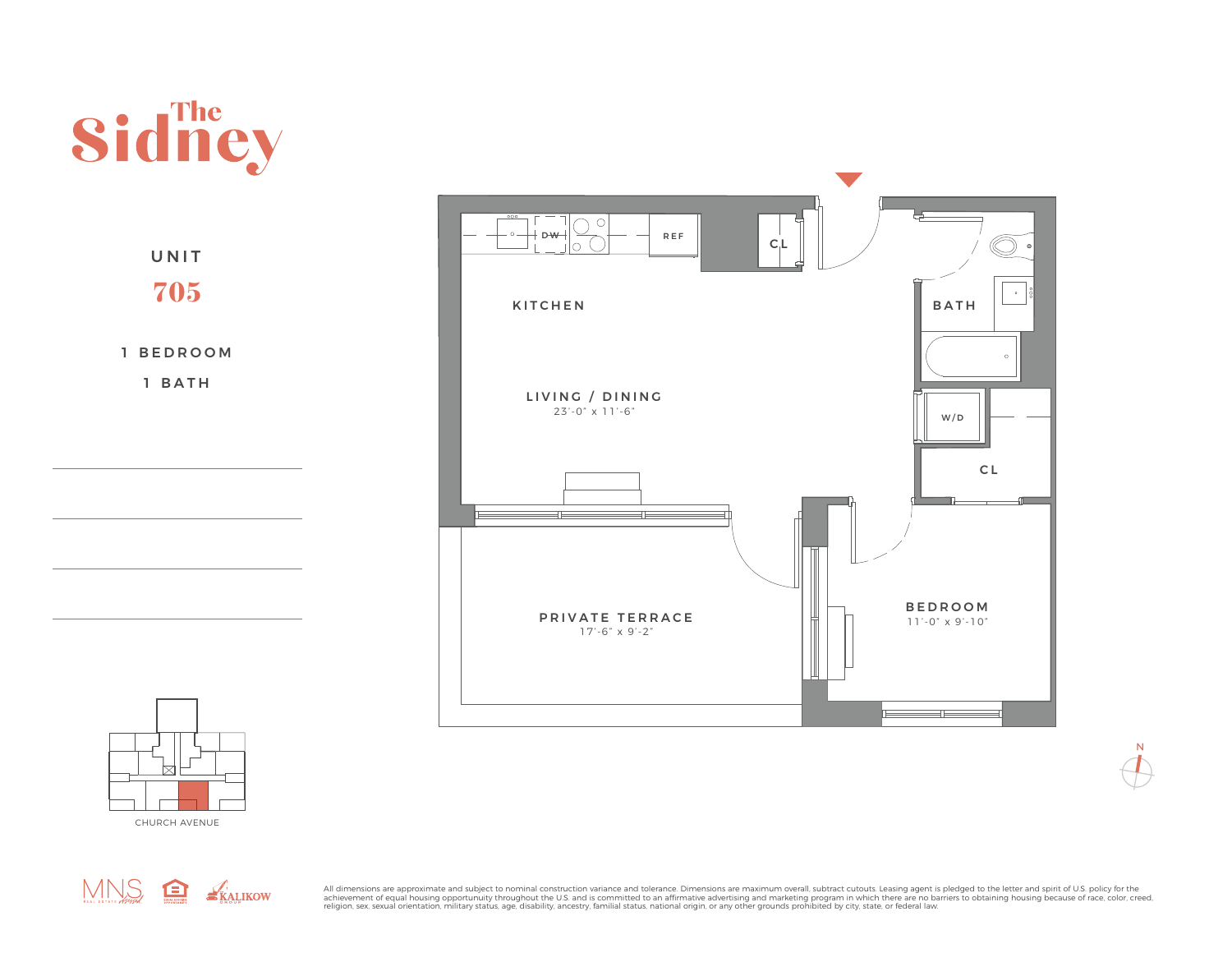



CHURCH AVENUE



All dimensions are approximate and subject to nominal construction variance and tolerance. Dimensions are maximum overall, subtract cutouts. Leasing agent is pledged to the letter and spirit of U.S. policy for the achievement of equal housing opportunuity throughout the U.S. and is committed to an affirmative advertising and marketing program in which there are no barriers to obtaining housing because of race, color, creed,<br>religion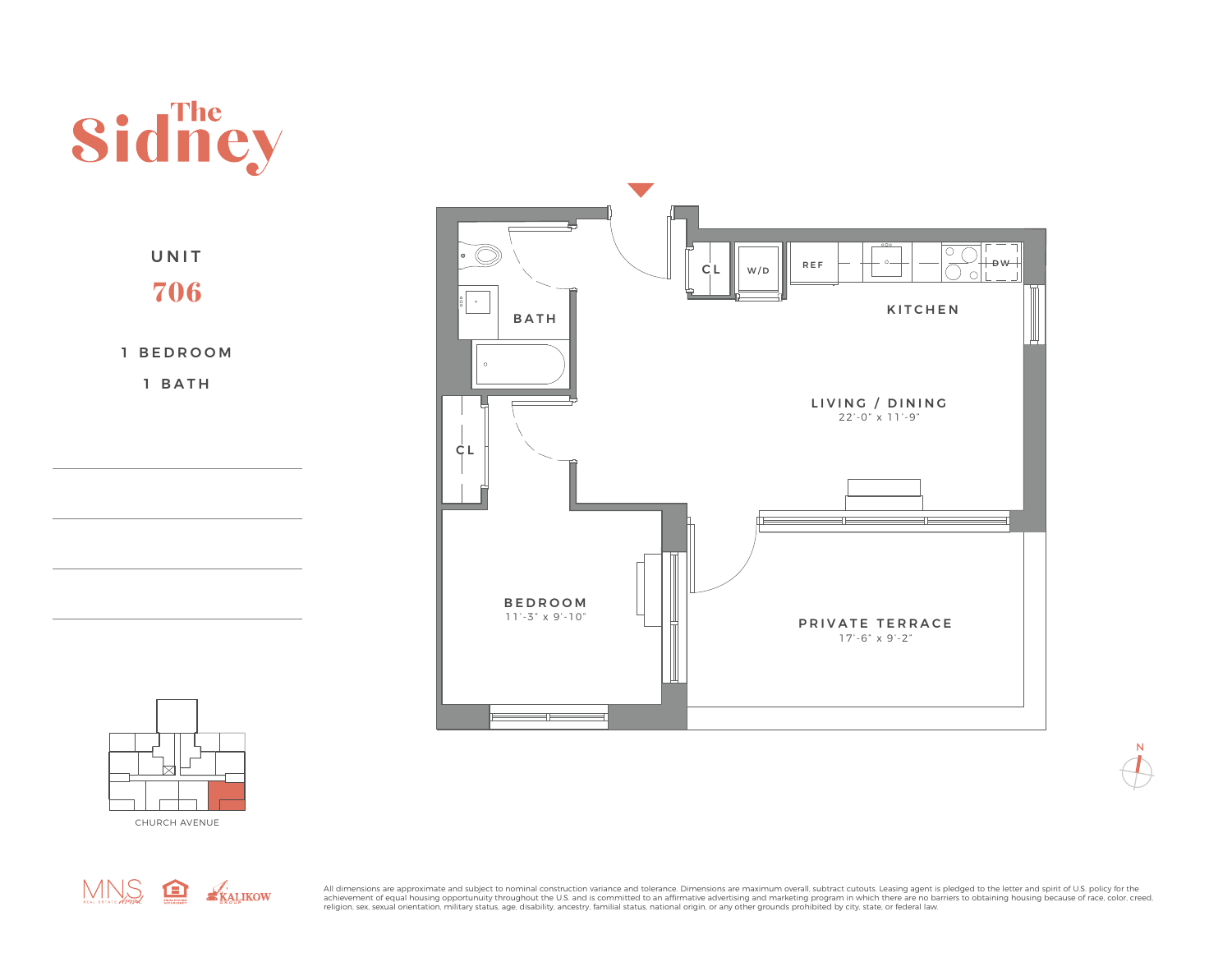

1 BEDROOM 1 BATH UNIT 707



 ${\bf N}$ 



MNS <del>Q</del> KALIKOW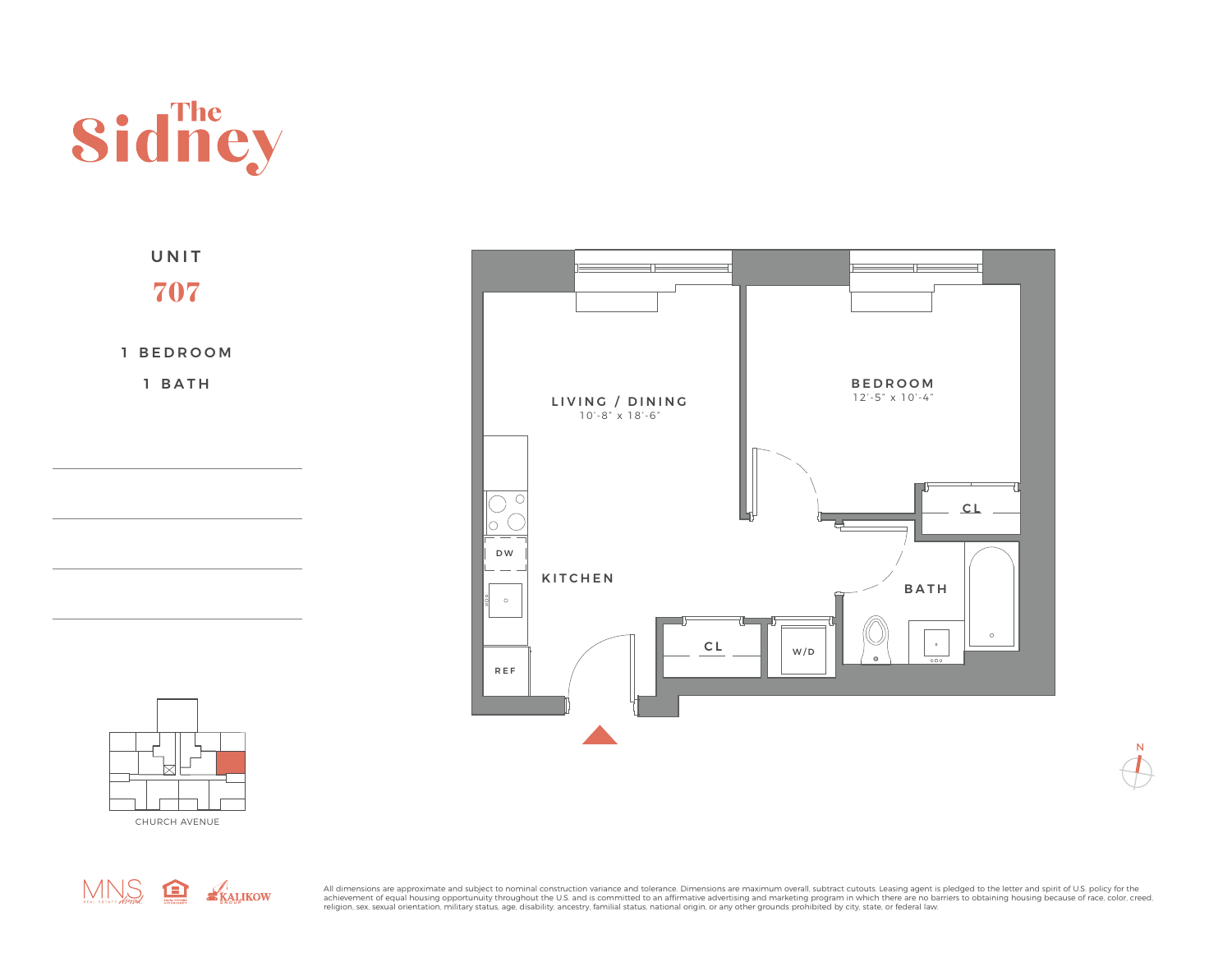

STUDIO UNIT 708

1 BATH





MNS REALIKOW

All dimensions are approximate and subject to nominal construction variance and tolerance. Dimensions are maximum overall, subtract cutouts. Leasing agent is pledged to the letter and spirit of U.S. policy for the achievement of equal housing opportunuity throughout the U.S. and is committed to an affirmative advertising and marketing program in which there are no barriers to obtaining housing because of race, color, creed,<br>religion

 $\mathsf N$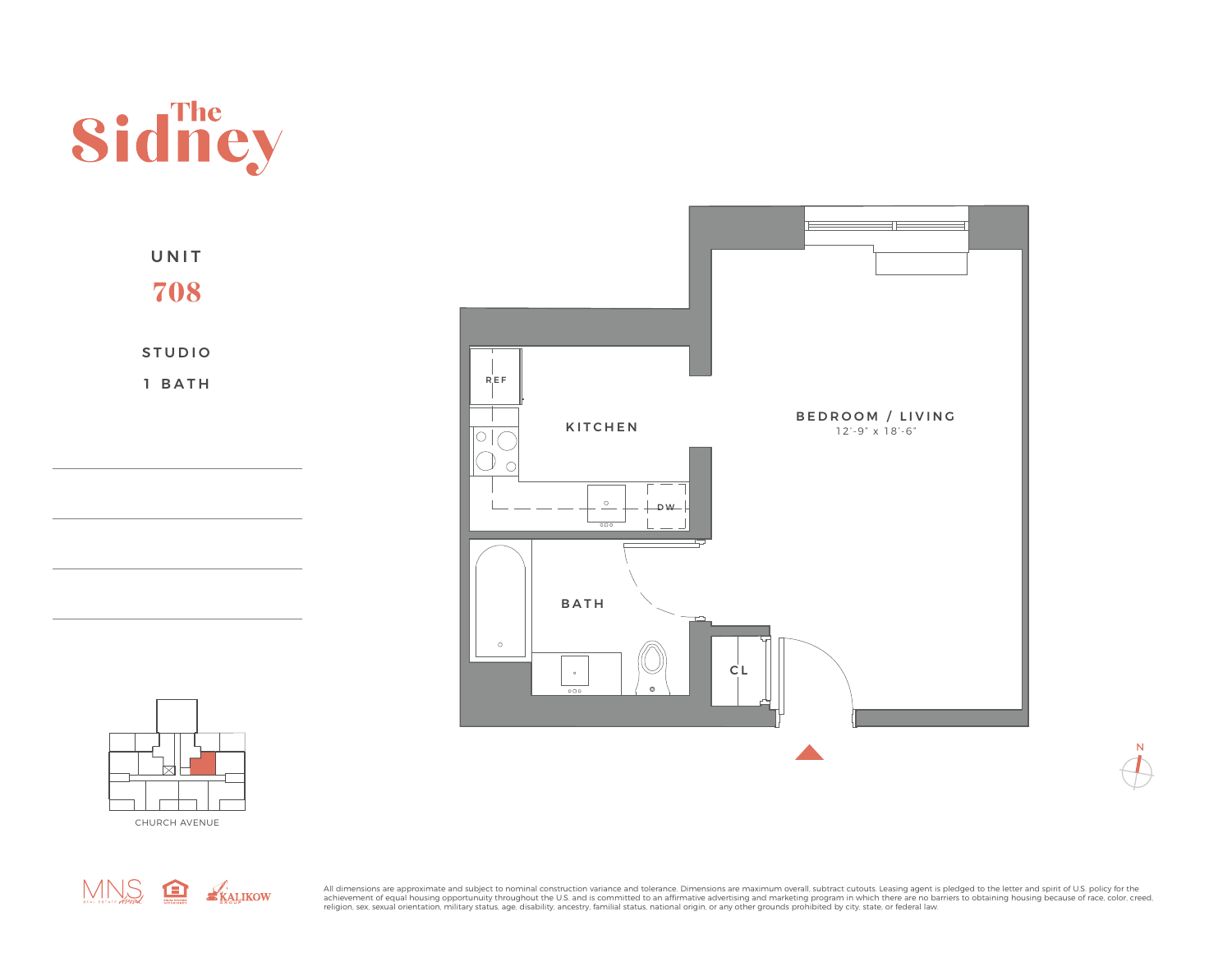